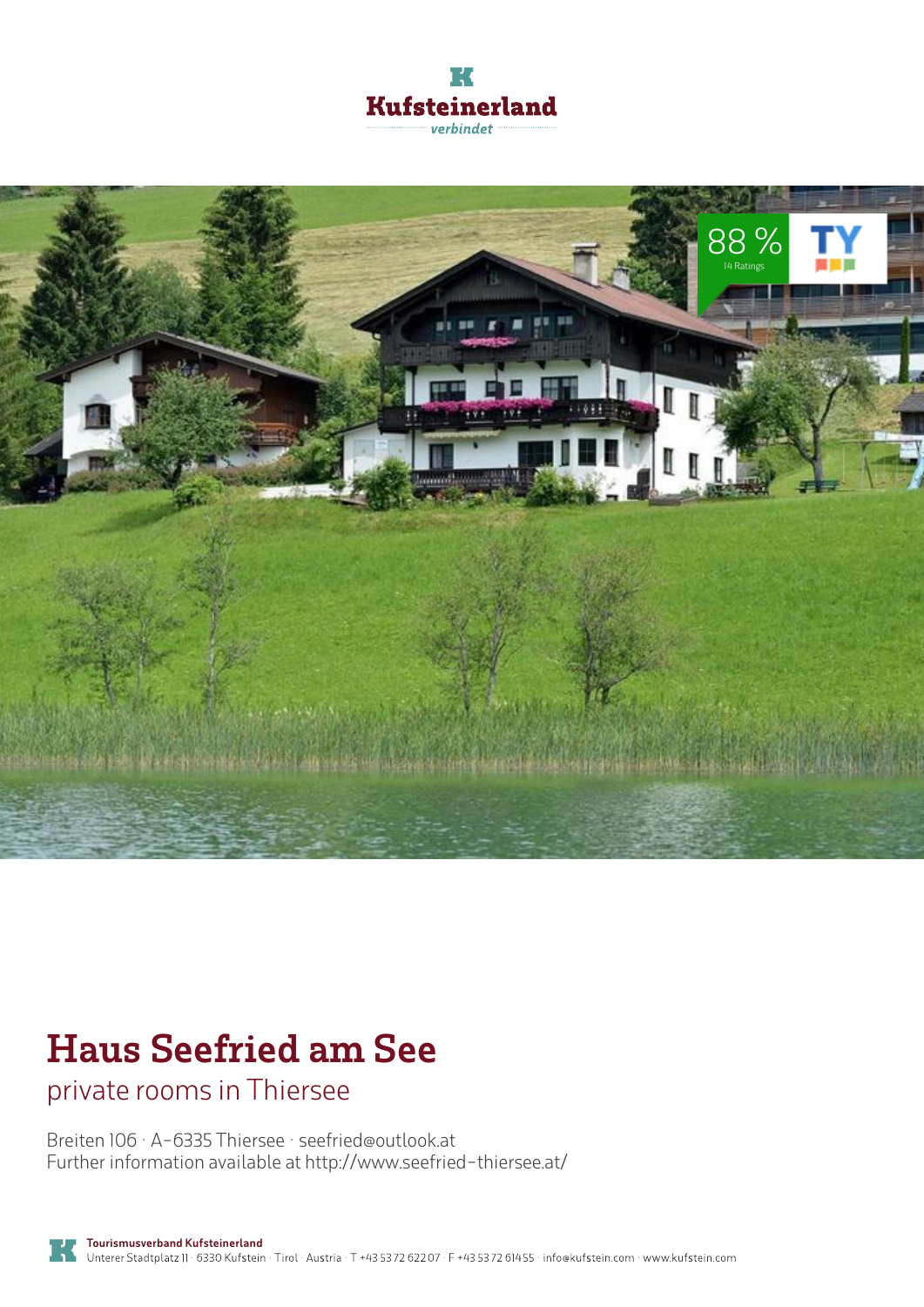

# **Haus Seefried am See**

### private rooms in Thiersee

Relax at the "Seefried am See" bed & breakfast/apartment The "Seefried am See" bed & breakfast/apartment is located directly on Thiersee. It is a piece of paradise to relax and gather new strength, or an ideal starting point for sporting activities. Anyone taking a breath of fresh mountain air in the morning might not be able to hold themselves back. There is plenty to discover just outside the door of the "Seefried am See" bed & breakfast/apartment: hikes or biking tours to the surrounding pe...



#### Facilities

right at the cross-country ski trail · on the hiking path · on the lake · near the forest · right on the bike path · right on the lake · mountain location · quiet location